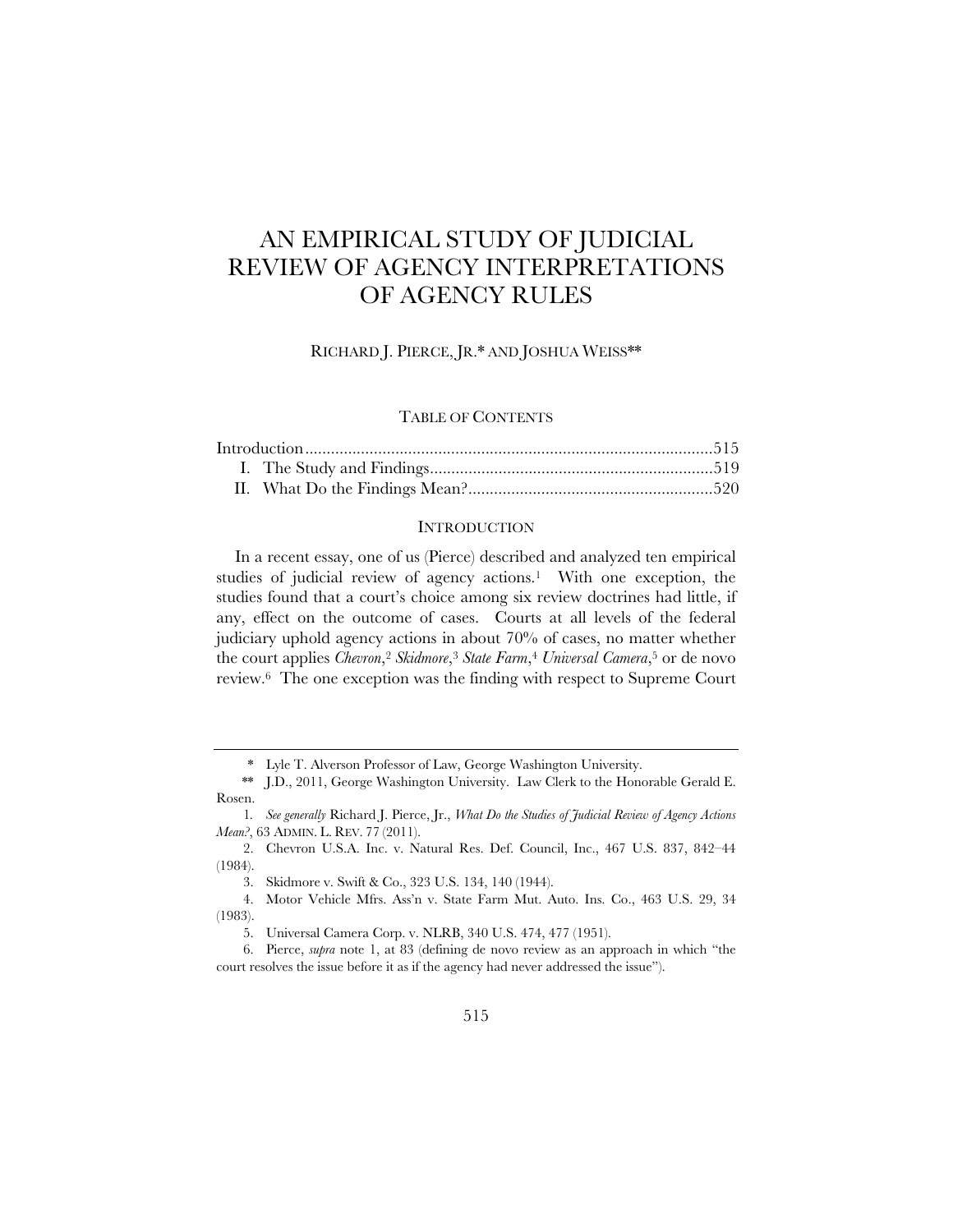applications of the *Auer*7 doctrine. The Supreme Court seems to take an extraordinarily deferential approach when it reviews agency interpretations of agency rules. William Eskridge and Lauren Baer found that the Court upholds  $91\%$  of such agency actions.<sup>8</sup>

The studies of judicial review of agency actions leave one important void. No study has previously calculated the rates at which district courts and circuit courts uphold agency interpretations of agency rules. Thus, we have no way of knowing whether all courts apply the *Auer* doctrine in the same extraordinarily deferential way that the Supreme Court does, or whether applications of *Auer* by district courts and circuit courts reflect instead the 70% rate of affirmation that seems to be the norm for all other doctrines. The main purpose of this Article is to fill that void and to answer that question.

In *Auer*, the Court announced that an agency's interpretation of an agency rule should be accorded "controlling" weight, "unless [it is] plainly erroneous or inconsistent with the regulation."9 The Court issued its opinion in *Auer* in 1997, but it quoted from its oft-cited 1945 opinion in *Seminole Rock* and applied the *Seminole Rock* test to the interpretation at issue in *Auer*.10 Thus, *Seminole Rock* and *Auer* announce the same test. Courts have been applying the *Auer*/*Seminole Rock* test for sixty-five years. Many judges and scholars have characterized the *Auer*/*Seminole Rock* test as analogous to the more recent *Chevron* test except, of course, that *Chevron* applies to agency interpretations of statutes, while *Auer*/*Seminole Rock* applies to agency interpretations of rules.11

Judicial deference to agency interpretations of agency rules might be supported on at least three grounds. First, deference might be supported by the belief that the agency is more likely than a court to know what it intended when it issued a rule. We think that is a weak justification for deference, however. In many cases, the interpretation at issue was announced so long after the rule was issued that it is unlikely that the agency decisionmakers who issued the interpretation played any role in the decisionmaking process that led to the issuance of the rule. Moreover, most

<sup>7.</sup> Auer v. Robbins, 519 U.S. 452, 461 (1997) (applying the "plainly erroneous or inconsistent with the regulation" standard derived from *Bowles v. Seminole Rock & Sand Co.*, 325 U.S. 410, 414 (1945)).

<sup>8</sup>*. See* William N. Eskridge, Jr. & Lauren E. Baer, *The Continuum of Deference: Supreme Court Treatment of Agency Statutory Interpretations from* Chevron *to* Hamdan, 96 GEO. L.J. 1083, 1142 & tbl.15 (2008).

<sup>9. 519</sup> U.S. at 461 (internal quotation marks omitted).

<sup>10</sup>*. See id.*; *see also Seminole Rock*, 325 U.S. at 414.

<sup>11.</sup> For an expanded explanation of these deferential standards, see 1 RICHARD J. PIERCE, JR., ADMINISTRATIVE LAW TREATISE §§ 3.3, 6.11 (5th ed. 2010).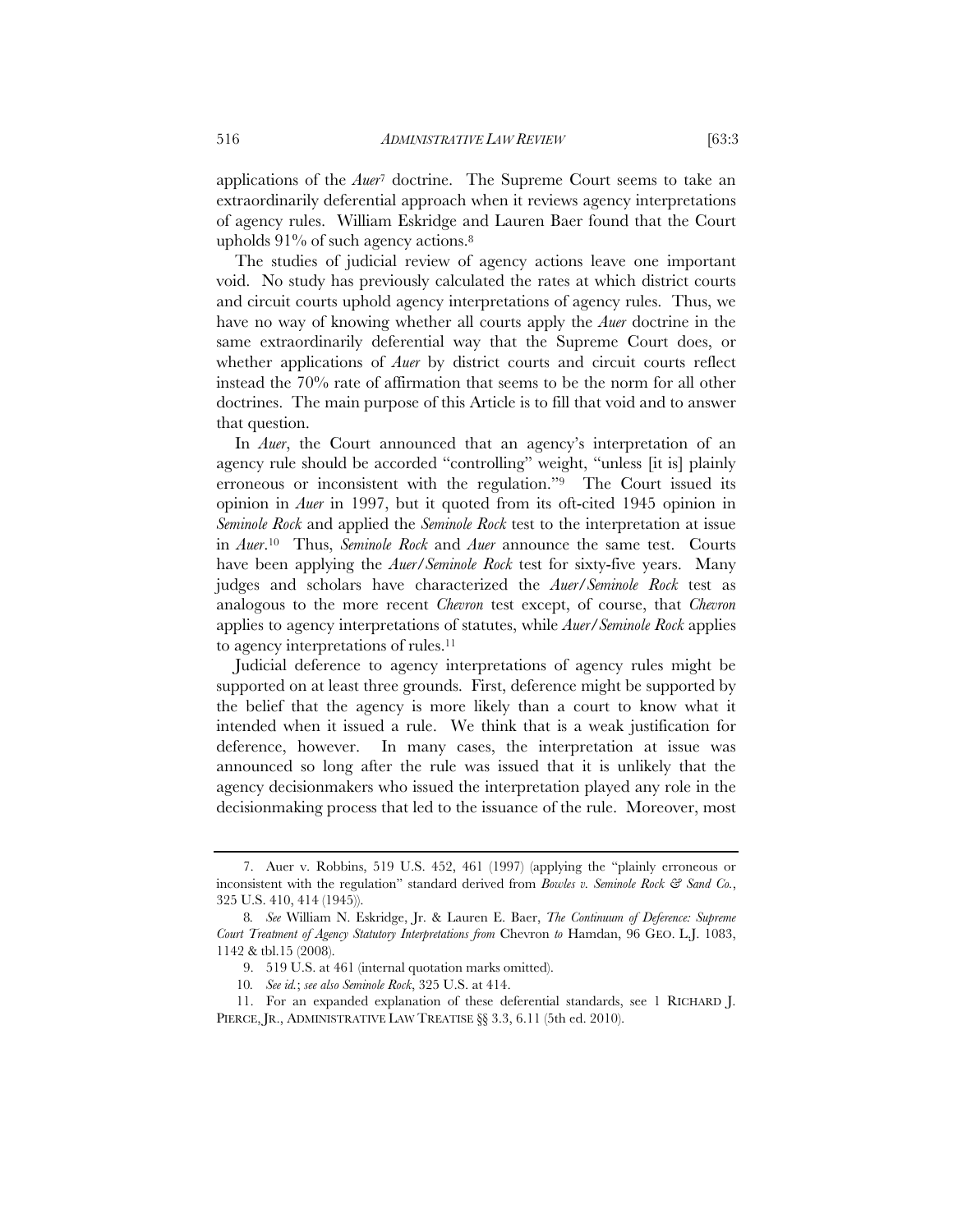courts, including the Supreme Court, confer *Auer*/*Seminole Rock* deference on agency interpretations of agency rules even when the agency changes its interpretation, as long as the agency acknowledges that it is making a change and gives plausible reasons for the change.12

The second reason for deference is stronger. Deference is justified because the agency understands better than a court which interpretation will allow the agency to further its statutorily assigned mission. This is the familiar expertise-based comparative institutional advantage that has long been the primary justification for most doctrines that instruct courts to defer to agencies. We think this justification for deference is strong, but we can think of no reason why this justification for deference is more powerful in the context of agency interpretations of agency rules than in the context of agency interpretations of agency-administered statutes, agency policy decisions, or agency findings of fact. Yet the Supreme Court's pattern of decisions suggests that the Court confers more deference on agency interpretations of agency rules than on any other type of agency action.

The third reason is rooted in the differences in the jurisdictional reach of agency interpretations and judicial interpretations. Since an agency's jurisdiction is national and a circuit court's jurisdiction is regional, a high degree of judicial deference to agency interpretations of agency rules furthers the goal of maximizing national uniformity in implementing national statutes.13 Conversely, a low degree of deference would reduce national uniformity, since circuit courts are likely to adopt differing interpretations of agency rules.14 We also think this justification is strong, but it is no stronger in the context of agency interpretations of agency rules than in the context of agency interpretations of agency-administered statutes. Indeed, Peter Strauss relied on this reasoning to support his argument for a strong version of *Chevron* deference in 1987.15

John Manning has argued that courts should not defer to agency interpretations of agency rules.16 Since agencies are the source of the rules

<sup>12</sup>*. See id.* § 6.11, at 531–32 (suggesting a court will ask whether the agency gave its "fair and considered judgment on the matter").

<sup>13</sup>*. Id.* § 3.4, at 167 (explaining that *Chevron* deference has enhanced consistency).

<sup>14</sup>*. Id.* (noting that *Chevron* also precludes judges from mistakenly labeling their findings as rulings of law).

<sup>15</sup>*. See generally* Peter L. Strauss, *One Hundred Fifty Cases Per Year: Some Implications of the Supreme Court's Limited Resources for Judicial Review of Agency Actions*, 87 COLUM. L. REV. 1093 (1987) (asserting that the *Chevron* rule helps to eliminate diversity and reduces the Supreme Court's need to monitor courts' decisions for accuracy).

<sup>16</sup>*. See generally* John F. Manning, *Constitutional Structure and Judicial Deference to Agency Interpretations of Agency Rules*, 96 COLUM. L. REV. 612 (1996) (contending that courts should apply the *Skidmore* test instead). In his concurring opinion in *Talk America, Inc. v. Michigan Bell Telephone Co.*, 131 S. Ct. 2254, 2266 (2011), Justice Scalia cited Manning's article with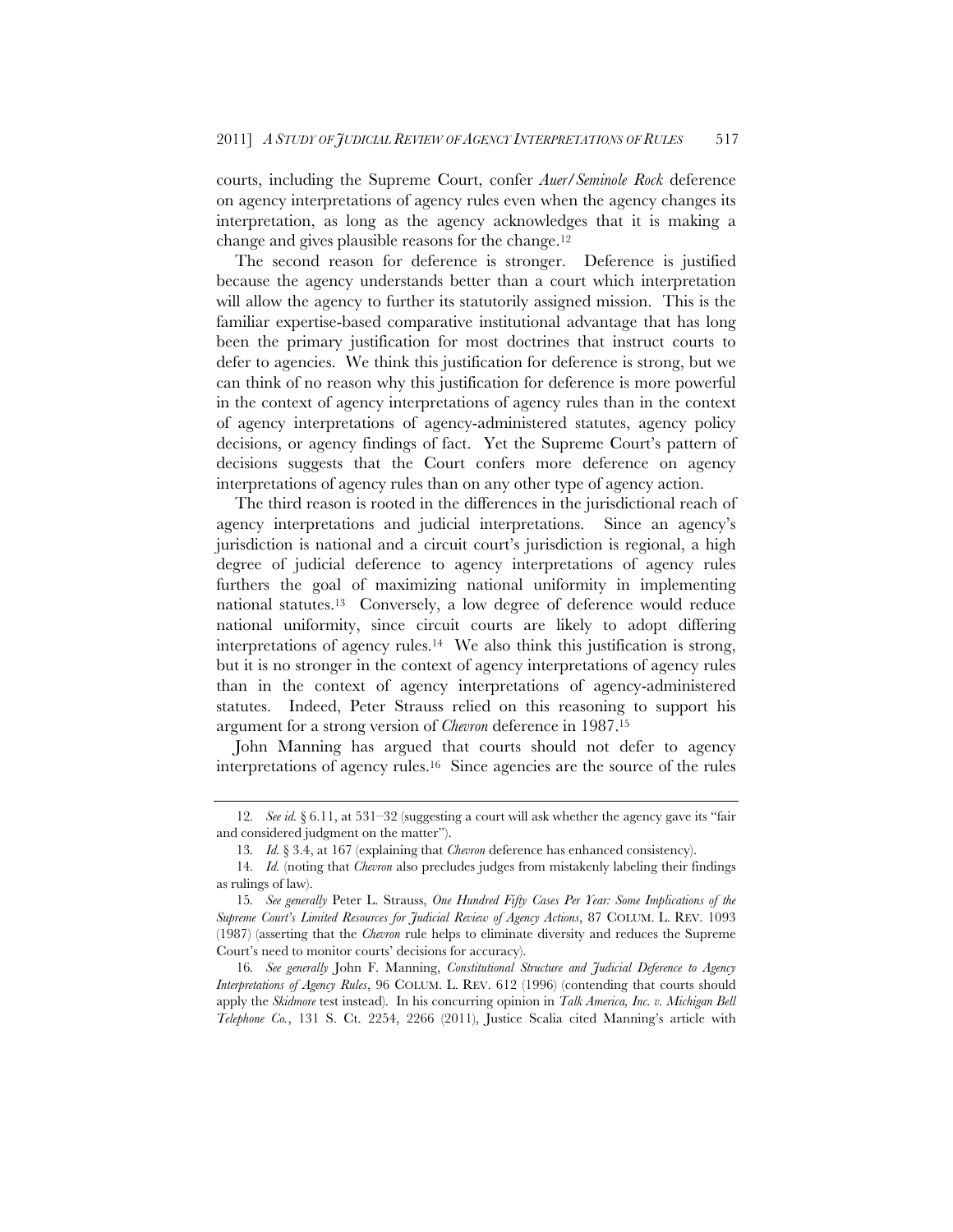they interpret, Manning argued that deferring to agency interpretations of ambiguous agency rules encourages agencies to maximize the ambiguities in the rules they issue. This incentive is powerful because an agency must use the resource-intensive and time-consuming notice-and-comment process to issue a rule, while it is not required to use any procedures to interpret a rule.17 Thus, the agency has an incentive to issue a broadly worded rule capable of bearing a wide range of interpretations and then to use the process of interpreting the rule to make most important decisions, thereby avoiding the cost, delay, and risks of using the notice-and-comment process in that recurring context.

The 91% rate at which the Supreme Court upholds agency interpretations of agency rules suggests that the Court has not found Manning's criticism of judicial deference to agency interpretations of rules persuasive. The Court provided at least a partial response to Manning's concern in its 2006 opinion in *Gonzales v. Oregon*,18 however. The Court announced and applied an "antiparroting" canon in the context of an agency's interpretations its own rules.19 If an agency issues a rule that merely parrots the relevant statutory language, the agency's interpretations of the rule do not receive *Auer*/*Seminole Rock* deference.20

The antiparroting canon applies to rules that go beyond mere parroting of statutory language. Indeed, the rule at issue in *Gonzales* went beyond the statutory language in some respects, as the dissenting Justices pointed out.<sup>21</sup> Thus, the antiparroting canon deprives agencies of *Auer*/*Seminole Rock* deference unless the rule the agency is interpreting goes beyond the language of the statute by particularizing or clarifying the statutory language to some significant but uncertain extent. The antiparroting canon still leaves the agency with some degree of discretion to engage in the practice that concerns Manning, however. The agency still has an incentive to use the notice-and-comment procedure to issue a broadly worded rule that contains many ambiguities, as long as the rule clarifies or particularizes the statutory language to the extent necessary to avoid the

apparent approval and indicated that he is open to the possibility of overruling *Auer* for the reasons Manning gives in his article.

<sup>17.</sup> PIERCE, *supra* note 11, § 6.4, at 433.

<sup>18. 546</sup> U.S. 243 (2006).

<sup>19</sup>*. Id.* at 257–58.

<sup>20</sup>*. Id.* at 258.

<sup>21</sup>*. Id.* at 278–80 (Scalia, J., dissenting) (tasking the Court for focusing on irrelevant parroting in parts of the statute the agency did not purport to construe and ignoring the agency's interpretive choice among three possible meanings for an ambiguous statutory term).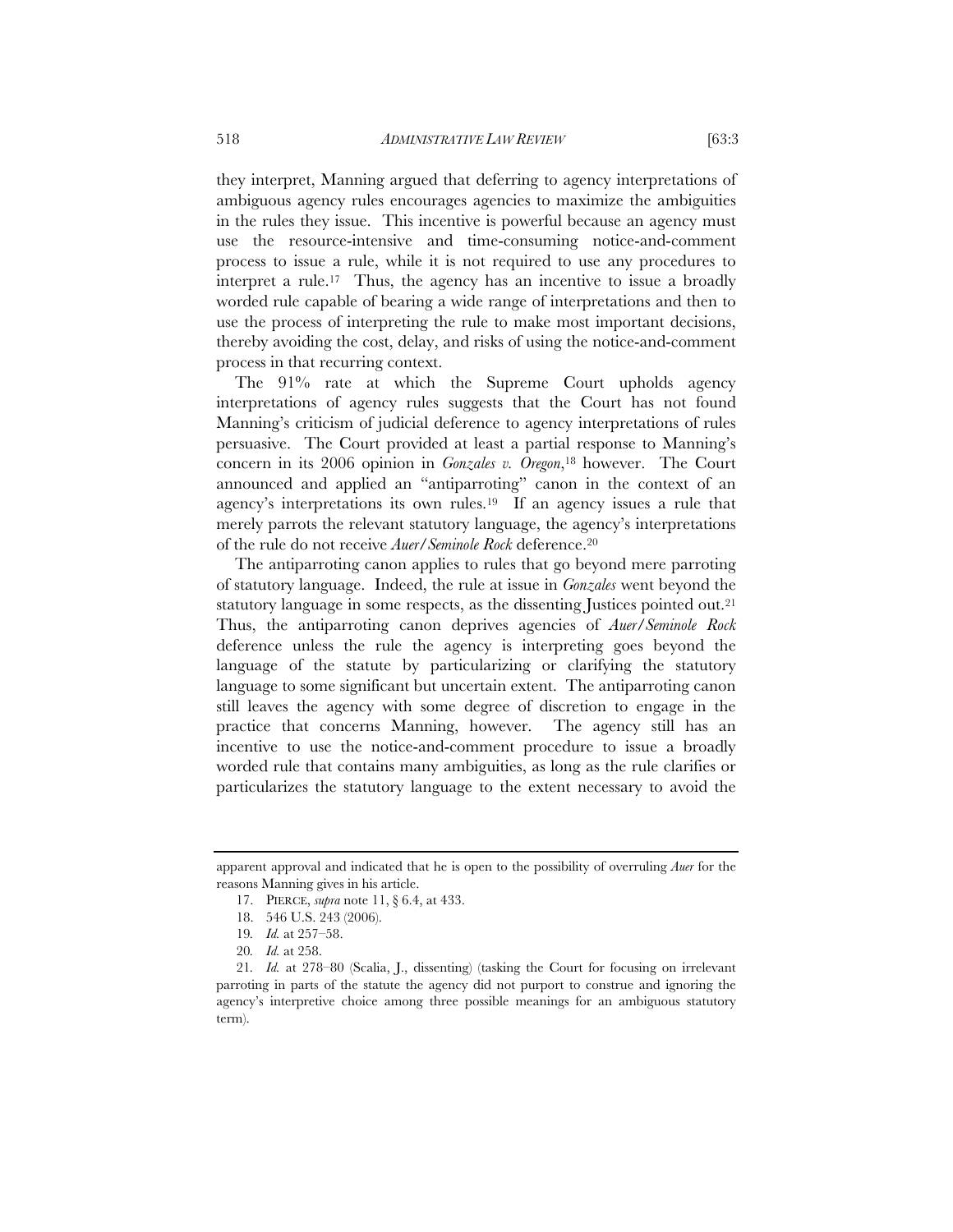"parroting" characterization. The agency could then use the interpretive process to make most important decisions.

We think the case for judicial deference to an agency's interpretation of an agency's rule is strong notwithstanding Manning's critique. However, we are unable to identify any reason why courts should accord greater deference to agency interpretations of agency rules than to agency interpretations of agency-administered statutes, agency policy decisions, or agency findings of fact. Thus, we are puzzled by the Supreme Court's apparent practice of conferring much more deference on agency interpretations of rules than on any other type of agency action.

### I. THE STUDY AND FINDINGS

The main purpose of this study was to determine whether the Supreme Court is alone in its practice of conferring extreme deference on agency interpretations of rules, or whether district courts and circuit courts also accord some form of "super-deference" to agency interpretations of rules. Additionally, we designed the study to allow us to estimate the extent to which judicial applications of the *Auer*/*Seminole Rock* doctrine are affected by the political or ideological perspectives of the judges who apply the doctrine. For those purposes, we studied the thirty-four cases in which district courts applied *Auer*/*Seminole Rock* and the fifty-seven cases in which circuit courts applied *Auer*/*Seminole Rock* between January 1, 1999, and December 31, 2001, and the seventy-four cases in which district courts applied *Auer*/*Seminole Rock* and the fifty-four cases in which circuit courts applied *Auer*/*Seminole Rock* between January 1, 2005, and December 31, 2007.

We chose these two time frames because the first period was likely to involve review of rule interpretations adopted by a Democratic administration, while the second was likely to involve review of rule interpretations adopted by a Republican administration. That choice of time periods, in turn, allowed us to make some judgment on the effect of judges' political or ideological preferences on the degree of deference they accord agency interpretations of agency rules.

The sample of cases we studied—219—is large enough to give us confidence that our findings are representative of the pattern of decisions in the total population of cases in which lower courts apply *Auer*/*Seminole Rock*. Courts upheld agency interpretations in 76.26% of the cases we studied. There was no significant difference between the rate at which district courts upheld agency interpretations (75.93%) and the rate at which circuit courts upheld agency interpretations (76.58%).

There also was no statistically significant difference between the rate at which judges voted to uphold interpretations of rules adopted by agencies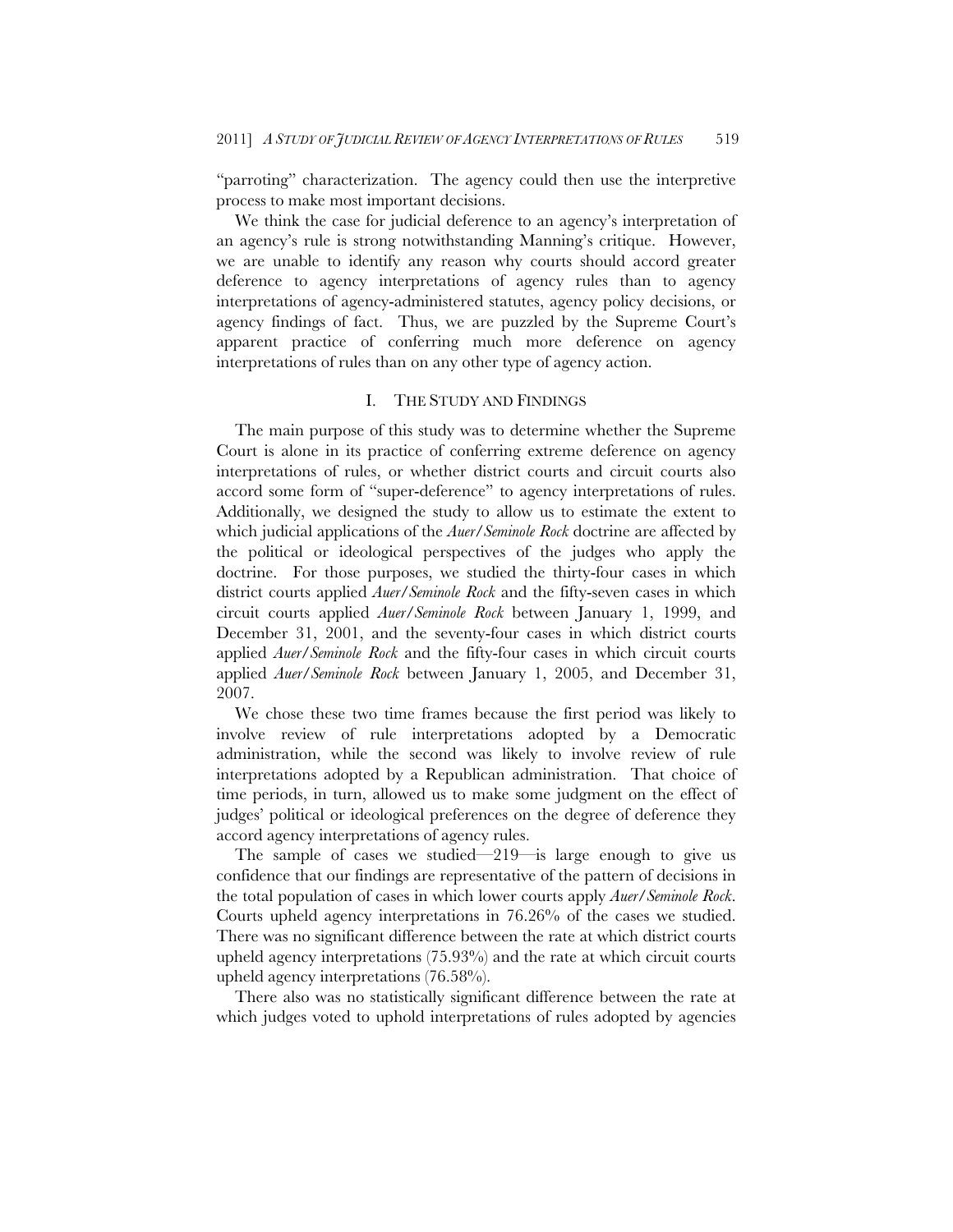headed by members of the same party versus the rate at which judges voted to uphold interpretations adopted by agencies headed by members of the other party. Republican judges voted to uphold interpretations adopted by a Republican administration in 77.94% of cases, while Democratic judges voted to uphold interpretations adopted by a Republican administration in 78.57% of cases. Republican judges voted to uphold interpretations adopted by a Democratic administration in 74.51% of cases, while Democratic judges voted to uphold interpretations adopted by a Democratic administration in 74.42% of cases.

#### II. WHAT DO THE FINDINGS MEAN?

Our finding that district courts and circuit courts upheld agencies in 76% of cases in which they applied the *Auer*/*Seminole Rock* doctrine contrasts starkly with Eskridge and Baer's finding that the Supreme Court upholds agencies in 91% of such cases.22 The Supreme Court appears to be alone in the extreme deference it accords agency interpretations of rules. Our finding suggests that district courts and circuit courts apply *Auer*/*Seminole Rock* deference in about the same manner as they and the Supreme Court apply the other deference doctrines that have been subjected to empirical study. The prior studies of judicial applications of the other deference doctrines revealed rates of affirmation in the following ranges: *Chevron*, 64% to 81%; *Skidmore*, 55% to 71%; *State Farm*, 64%; and *Universal Camera*, 64% to 71%.23 The overall rate at which district courts and circuit courts upheld agency actions through application of the *Auer*/*Seminole Rock* doctrine, 76%, is within the range of the findings of the studies of other doctrines, albeit at the high end of that range.

Our findings with respect to the overall rate at which district courts and circuit courts upheld agency interpretations of agency rules fit well with David Zaring's finding that courts uphold agency actions in about 70% of cases no matter what review doctrine the court applies.24 Our findings are also consistent with the normative case for judicial deference to agency interpretations of agency rules we discussed in the Introduction.25 The case for deference to agency interpretations of agency rules is strong, but it is no stronger than the case for judicial deference to agency interpretations of

<sup>22.</sup> Eskridge & Baer, *supra* note 8, at 1142 tbl.15.

<sup>23.</sup> Pierce, *supra* note 1, at 84.

<sup>24.</sup> David Zaring, *Reasonable Agencies*, 96 VA. L. REV. 135, 169 (2010) [hereinafter Zaring, *Reasonable Agencies*]. Zaring has also argued that this uniformity of results implies that a rule of reasonableness would make a preferable standard of review. *See* David Zaring, *Rule by Reasonableness*, 63 ADMIN. L. REV. 525 (2011).

<sup>25</sup>*. See supra* notes 13–20 and accompanying text.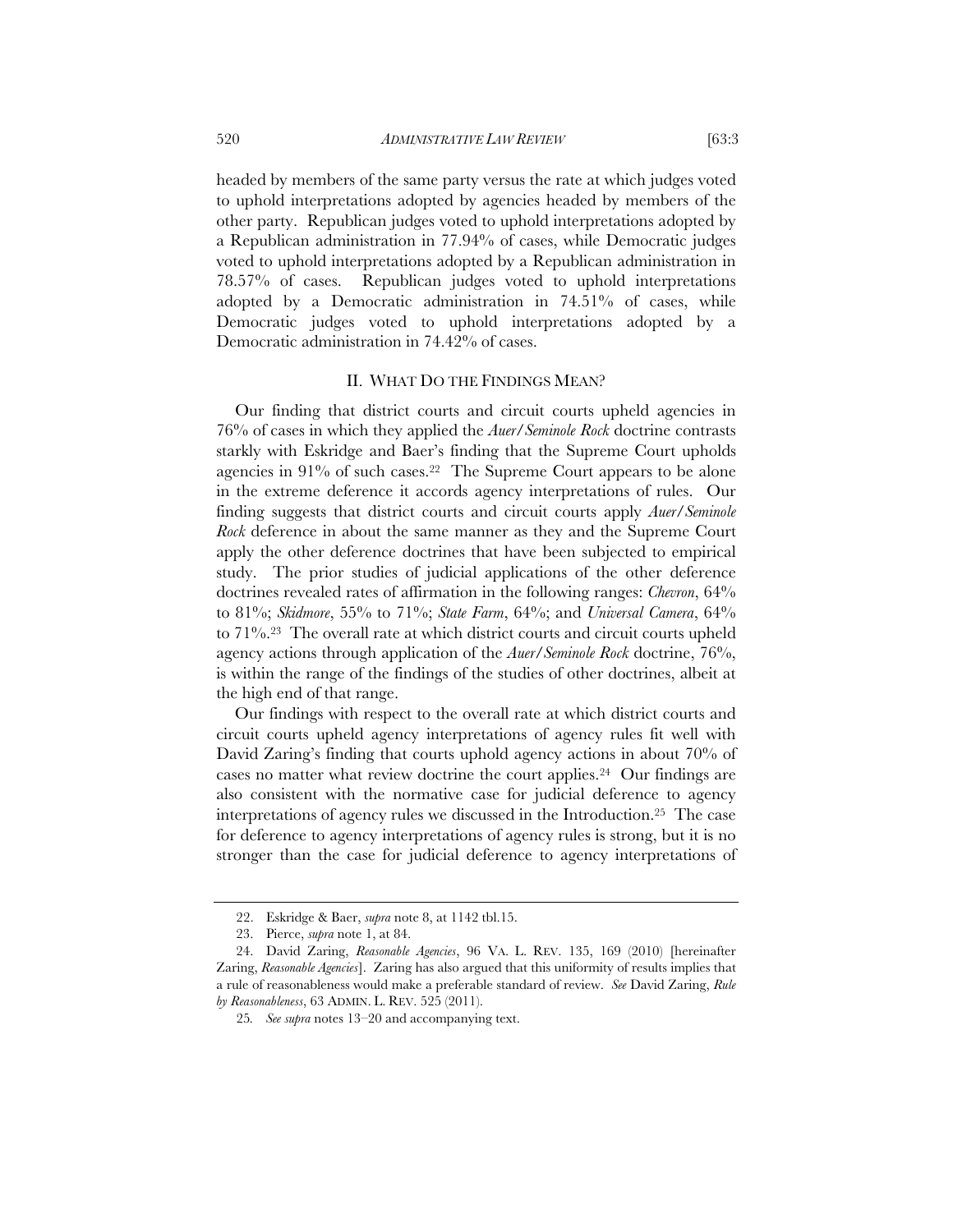agency-administered statutes, agency policy decisions, and agency findings of fact.

Our finding that the ideological and political preferences of judges had no significant effect on their votes in cases in which they were called upon to review agency interpretations of agency rules differs from the findings of many of the studies of judicial review of other types of agency actions. Many of the studies of judicial review of agency statutory interpretations and agency policy decisions found that between 15% and 31% of votes could be explained with reference to the ideological or political preferences of the reviewing judges.26 By contrast, Zaring's study of 678 judges' votes in cases reviewing agency findings of fact produced the same result as our study of 441 judges' votes in cases reviewing agency interpretations of rules. Zaring found that the political and ideological preferences of judges had no significant effect on their pattern of voting in cases in which courts reviewed agency findings of fact.27

It is possible that the difference between the findings of studies such as Zaring's and ours—that judges' political preferences had no significant effect on their voting patterns—and the findings of studies that found that judges' political preferences had a significant effect on their voting patterns simply reflects reality. In other words, judges may not be influenced by their ideological and political preferences when they review agency interpretations of agency rules and agency findings of fact, even though they are influenced by those same preferences when they review agency interpretations of statutes and agency policy decisions. We are skeptical of that explanation, however. We believe that all judges attempt to review agency actions without allowing their political and ideological preferences to influence their decisions. We can think of no reason why they would be more successful in pursuing that laudable goal in the process of reviewing some aspects of the agency decisionmaking process than others.

There is another plausible explanation for this difference between our findings and those of many of the prior studies. Most studies that found a strong connection between judges' political and ideological views and their votes in agency review cases relied primarily on a methodology different from ours. In those studies, the researchers first classified each agency

<sup>26</sup>*. E.g.*, Thomas J. Miles & Cass R. Sunstein, *The Real World of Arbitrariness Review*, 75 U. CHI. L. REV. 761, 788 tbl.3 (2008) [hereinafter Miles & Sunstein, *The Real World*]; Thomas J. Miles & Cass R. Sunstein, *Do Judges Make Regulatory Policy? An Empirical Investigation of* Chevron, 73 U. CHI. L. REV. 823 (2006) [hereinafter Miles & Sunstein, *Do Judges Make Regulatory Policy?*]; Frank B. Cross & Emerson H. Tiller, Essay, *Judicial Partisanship and Obedience to Legal Doctrine: Whistleblowing on the Federal Courts of Appeals*, 107 YALE L.J. 2155, 2171 (1998).

<sup>27.</sup> Zaring, *Reasonable Agencies*, *supra* note 24, at 178–79.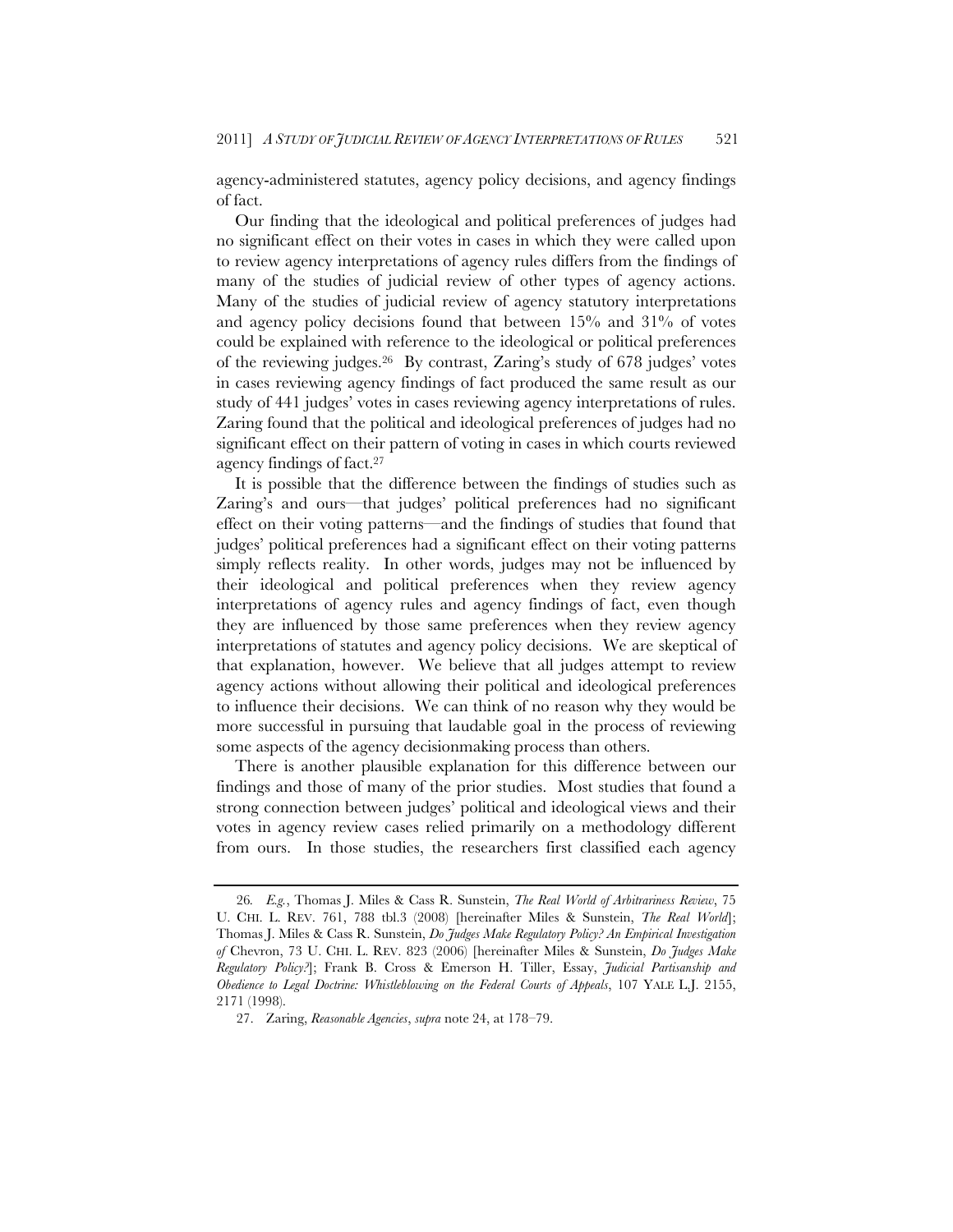action as "liberal" or "conservative," and then compared the number of Republican judges who voted to uphold liberal and conservative actions with the number of Democratic judges who voted to uphold liberal and

We decided not to use that methodology because we lacked confidence that we could classify accurately as liberal or conservative all of the agency actions that fell within the large sample of agency actions we studied. We chose instead to use a methodology that did not require us to characterize the actions we studied. We categorized agency actions as Democratic or Republican based on the political party that controlled the Executive Branch at the time the agency adopted the interpretation at issue. Our methodology was simple to apply, and our findings are easy for other researchers to verify or refute. Our methodology is based on the implicit assumption that agencies in Republican administrations tend to adopt interpretations of rules that are consistent with the political and ideological preferences of Republicans and that agencies in Democratic administrations tend to adopt interpretations of rules that are consistent with the political and ideological preferences of Democrats. We recognize that the assumption we indulged is not universally true, but we believe it is generally true.

We are not prepared to argue that our methodology is superior to the methodology used in the studies that found that the political and ideological preferences of judges had a significant effect on their pattern of voting in cases in which they reviewed agency actions. At least in theory, the methodology used in those studies is better than the methodology we chose. The studies that found a significant difference in voting patterns based on judges' political preferences attempted to measure the political and ideological content of each agency action directly, rather than relying on the imperfect surrogate for the political and ideological content of an agency action we chose—identity of the political party that controlled the Executive Branch at the time an agency adopted an interpretation of a rule.

Zaring has expressed concern that at least some of the difference in voting patterns that other researchers have attributed to the political preferences of judges may instead be attributable to errors in the inherently difficult process of characterizing agency actions as liberal or conservative.<sup>29</sup> We are not in a position to evaluate that possibility, but our finding that the

conservative actions.28

<sup>28</sup>*. E.g.*, Miles & Sunstein, *The Real World*, *supra* note 26, at 788–89 & tbl.3 (discussing review for arbitrariness); Miles & Sunstein, *Do Judges Make Regulatory Policy?*, *supra* note 26, at 846 tbl.6 (comparing the records of Supreme Court Justices); Cross & Tiller, *supra* note 26, at 2168 (noting that coding for political ideology tracks political scientists' methods).

<sup>29</sup>*. See* Zaring, *Reasonable Agencies*, *supra* note 24, at 182.